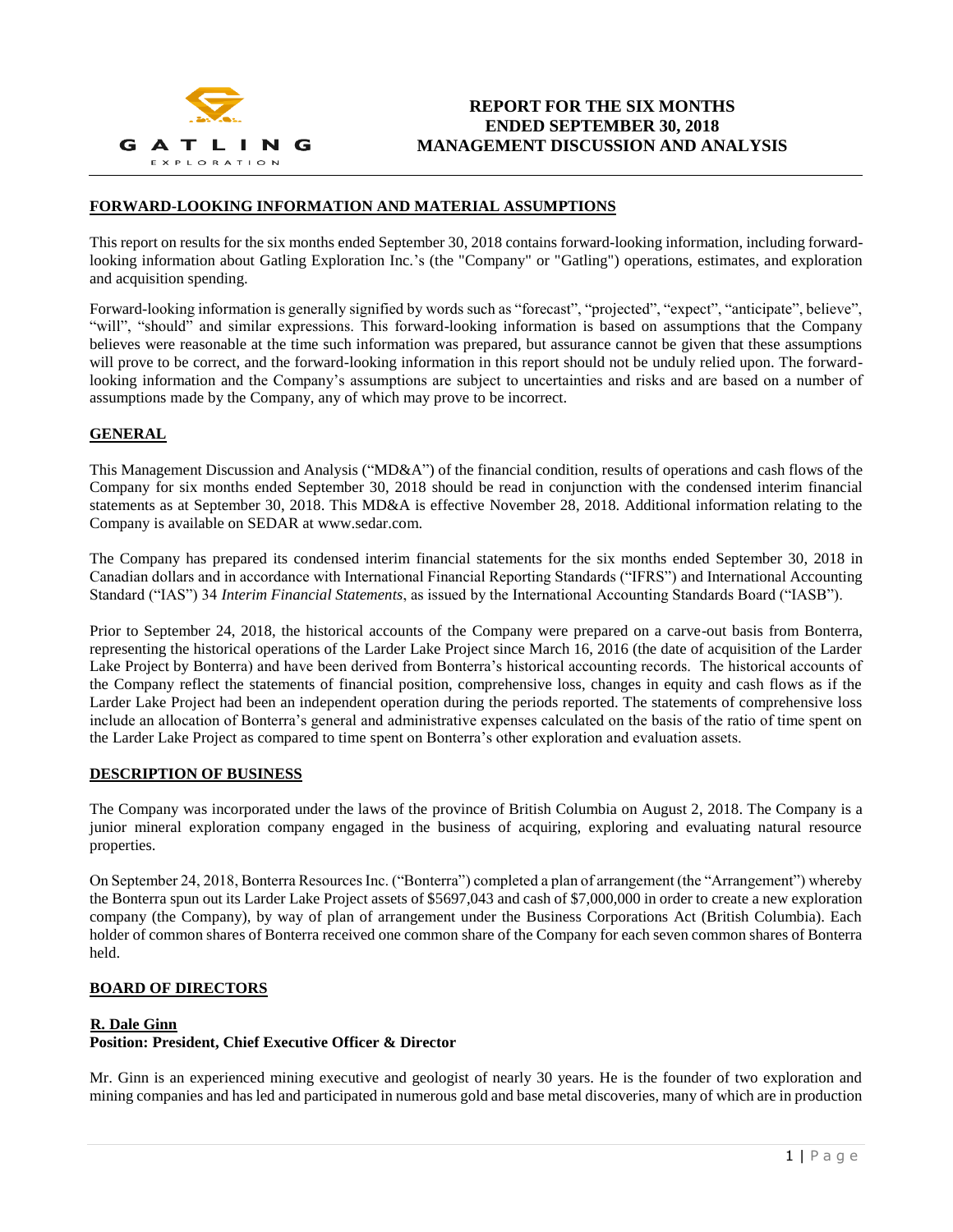

# **REPORT FOR THE SIX MONTHS ENDED SEPTEMBER 30, 2018 MANAGEMENT DISCUSSION AND ANALYSIS**

today. While specializing in complex, structurally-controlled deposits, he also has extensive mine-operations, development and startup experience. Mr. Ginn is recognized as an advocate of First Nations and local community participation in mining and exploration. Mr. Ginn is a registered professional geologist in Manitoba and Ontario and is a graduate of the University of Manitoba.

## **Nav Dhaliwal**

## **Position: Executive Chairman & Director**

Mr. Dhaliwal brings a wealth of entrepreneurial, sales and financing experience. He is particularly adept at nurturing early stage companies through their critical phases of evolution, having founded a number of companies over his career. Mr. Dhaliwal is also very experienced in corporate development, corporate communications and investor relations, bringing valuable business relationships with international analysts, brokers and investment bankers from Canada, the United States and Asia.

## **Leigh Hughes Position: Director**

Mr. Hughes has been CEO and a director of Comverj Pty Ltd., a boutique Integrated Marketing Communications and Innovations firm, since January 2003. He was appointed Chairman of Next Green Wave, a company established to produce and supply medical and recreational cannabis products to patients throughout the State of California, earlier this year. He is PMI Certified and has completed a Bachelor of Commerce degree at Curtin University, Western Australia. Mr. Hughes is also currently a corporate advisor to multiple listed companies on the ASX, CSE and Exchange.

## **Richard Boulay, B.Sc. Position: Director**

Mr. Boulay has over 40 years of experience in the exploration and mining industries in Canada and internationally, including 15 years of mining and infrastructure financing experience gained with Bank of Montreal, Royal Bank of Canada and Bank of Tokyo. He has extensive experience in the management and financing of public companies in Canada and the United States. He is also a Director of Moneta Porcupine and Latin American Minerals Inc..

## **Carrie Cesarone Position: Director**

Ms. Cesarone has worked in the public company sector for over 20 years as a Paralegal. She is an independent contractor for a number of Exchange and Canadian Securities Exchange listed companies. She has been the Chief Financial Officer of Nomad Ventures Inc. since September 2016 and serves as its Secretary. Ms. Cesarone also serves as the Corporate Secretary of Sudamet Ventures Inc. and has been the Corporate Secretary of Goldeneye Resources Corp. since October 2012. She holds a Bachelor of the Arts degree from Simon Fraser University.

## **BUSINESS OF THE COMPANY**

is a Canadian gold exploration company focused on resource development at the Larder Lake Project, a high-grade gold deposit located in the prolific Abitibi greenstone belt. An updated National Instrument 43-101 mineral resource update is anticipated in 2019.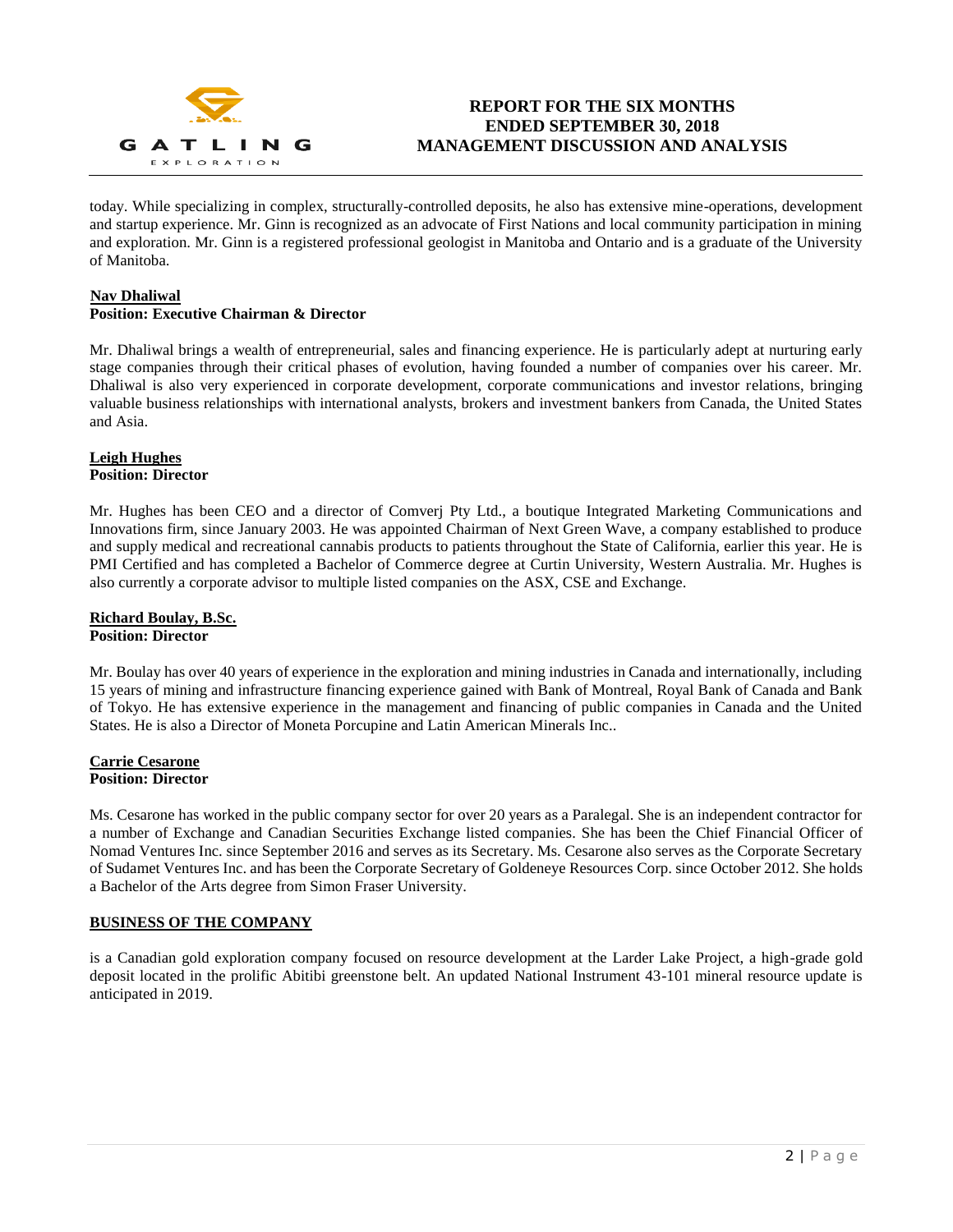

# **GATLING EXPLORATION PROJECTS – LARDER LAKE, ONTARIO**



On September 24, 2018, as part of the Arrangement, the Company received a 100% interest in the Larder Lake Project, located in Ontario. One claim includes a 1.5% NSR, of which 1% may be repurchased by the Company for \$750,000.

The Larder Lake Property is located in northern Ontario, 35 km east of Kirkland Lake and 6 km west of Virginiatown. The property hosts the Bear, Cheminis and Fernland gold deposits that extend along 10 km of the Cadillac-Larder break between Kirkland Lake and Virginiatown. It is positioned 7 km west of the Kerr Addison Mine, which produced 11 million ounces of gold. All parts of the Larder Lake Property are accessible by truck or all-terrain vehicles on non-serviced roads and trails.

## **SELECTED QUARTERLY INFORMATION**

Results for the eight most recently completed quarters are summarized below. Prior to September 24, 2018, the historical accounts of the Company were prepared on a carve-out basis from Bonterra, representing the historical operations of the Larder Lake Project since March 16, 2016 (the date of acquisition of the Larder Lake Project by Bonterra) and have been derived from Bonterra's historical accounting records.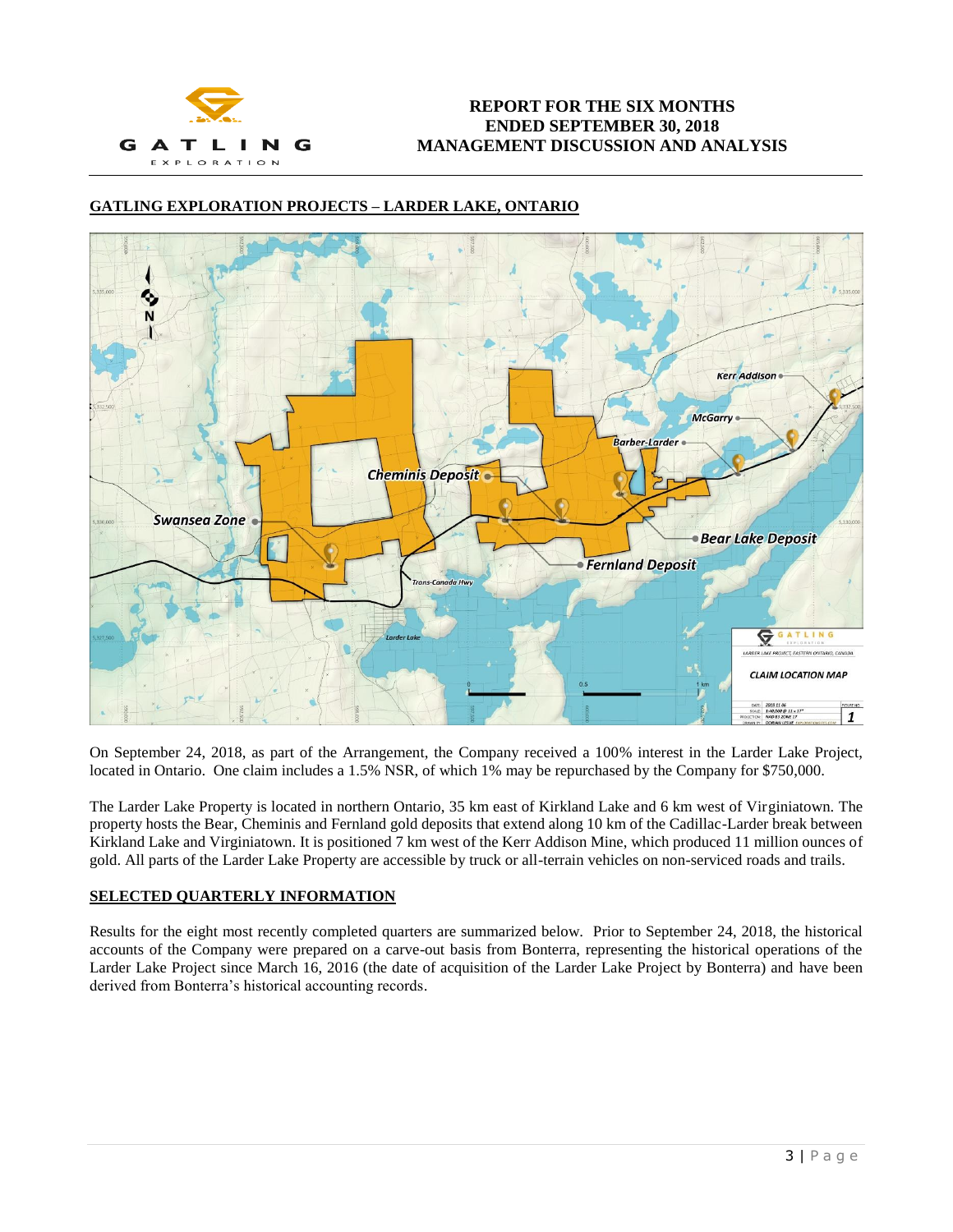

# **REPORT FOR THE SIX MONTHS ENDED SEPTEMBER 30, 2018 MANAGEMENT DISCUSSION AND ANALYSIS**

| <b>For the Quarter Periods Ending</b> | September 30,<br>2018 | <b>June 30,</b><br>2018 | March 31,<br>2018 | December 31,<br>2017 |
|---------------------------------------|-----------------------|-------------------------|-------------------|----------------------|
| Loss for the period                   | (164, 120)            | (61, 538)               | (108, 185)        | (72,207)             |
| Basic and diluted loss per share      | (0.03)                | (0.00)                  | (0.00)            | (0.00)               |
| Total assets                          | 12,670,914            | 5,661,022               | 5,633,182         | 5,573,224            |
| Total current liabilities             | 32.751                |                         |                   |                      |

| <b>For the Quarter Periods Ending</b> | September 30,<br>2017 | <b>June 30,</b><br>2017 | March 31,<br>2017 | December 31,<br>2016 |
|---------------------------------------|-----------------------|-------------------------|-------------------|----------------------|
| Loss for the period                   | (37,790)              | (149,302)               | (59,902)          | (38, 653)            |
| Basic and diluted loss per share      | (0.00)                | (0.01)                  | (0.00)            | (0.00)               |
| Total assets                          | 5,486,974             | 5,486,271               | 5,481,545         | 4,703,544            |
| Total current liabilities             | -                     | -                       |                   |                      |

## **OPERATIONS**

During the three months ended September 30, 2018, the Company reported a net loss of \$164,120 compared to a net loss of \$37,790 for the three months ended September 30, 2017. Variations in expenses from the three months ended September 30, 2018 to 2017 were as follows:

- Consulting fees of \$39,067 increased from \$12,442 in 2017 as consultants were hired by Gatling after the acquisition fo the Larder Lake Project;
- Management and director fees of  $$15,800 (2017 $3,300)$ , professional fees of  $$14,629 (2017 $2,936)$ , shareholder coummincations and investor relations of \$43,414 (2017 - \$11,081) and travel of \$8,247 (2017 - \$2,437) were substantially all allocations of Bonterra's general and administrative expenses calculated on the basis of the ratio of time spent on the Larder Lake Project as compared to time spent on Bonterra's other exploration and evaluation assets; and
- Transfer agent and filing fees of \$37,810 (2017 \$225) increased due to the costs of listing the Company on the TSX-V.

During the six months ended September 30, 2018, the Company reported a net loss of \$225,658 compared to a net loss of \$187,092 for the six months ended September 30, 2017. Variations in expenses from the six months ended September 30, 2018 to 2017 were as follows:

- Consulting fees of \$54,386 increased from \$25,715 in 2017 as consultants were hired by Gatling after the acquisition fo the Larder Lake Project;
- Management and director fees of \$19,100 (2017 \$16,600), professional fees of \$24,706 (2017 \$5,752), sharebased payments of \$nil (2017 - \$86,036) shareholder coummincations and investor relations of 59,620 (2017 - \$28,208) and travel of \$18,923 (2017 - \$10,514) were substantially all allocations of Bonterra's general and administrative expenses calculated on the basis of the ratio of time spent on the Larder Lake Project as compared to time spent on Bonterra's other exploration and evaluation assets; and
- Transfer agent and filing fees of \$38,087 (2017 \$716) increased due to the costs of listing the Company on the TSX-V.

## **LIQUIDITY AND CAPITAL RESOURCES**

The Company's cash and cash equivalents at September 30, 2018 was \$6,829,762. The working capital was \$6,844,461 at September 30, 2018.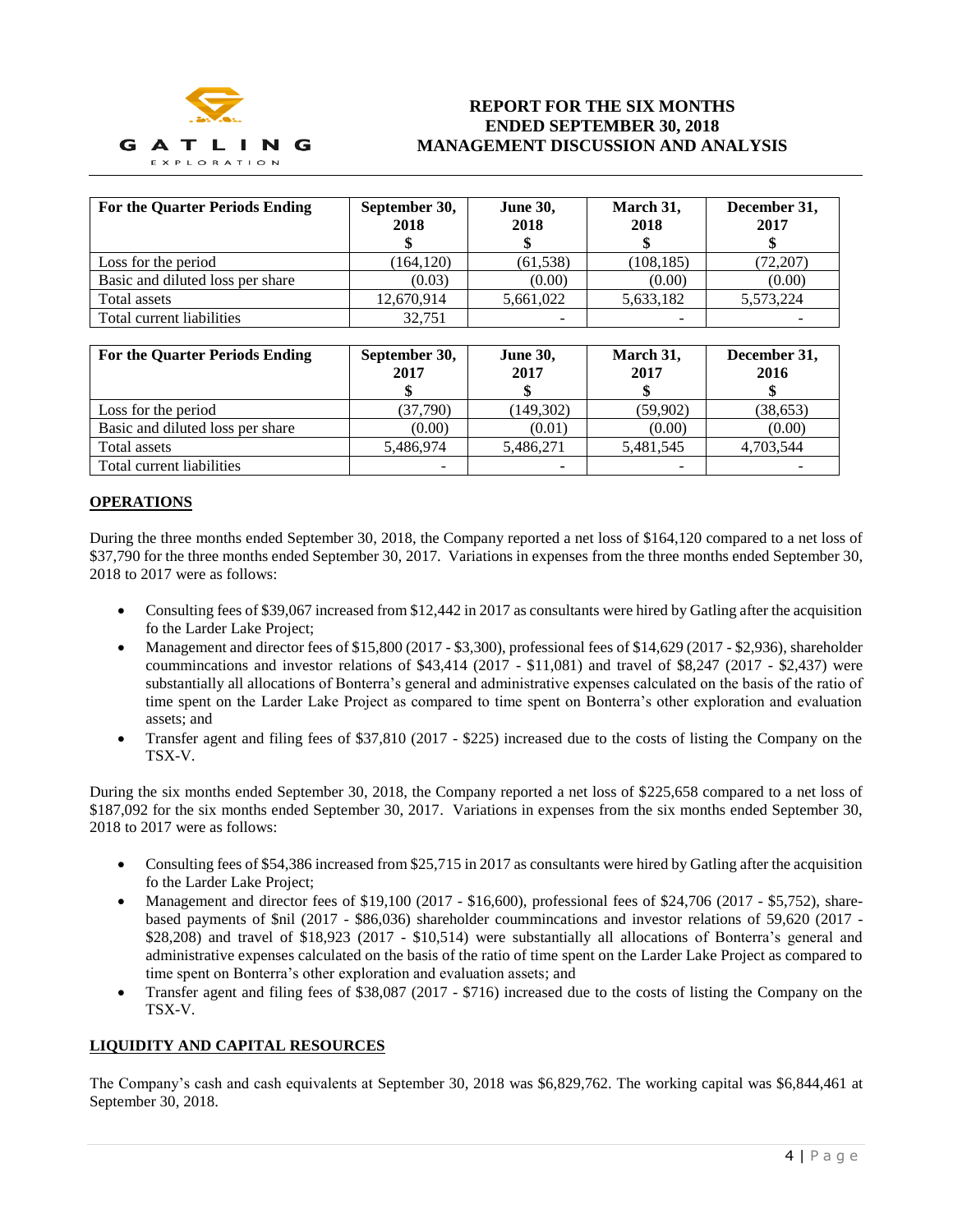

## **OFF-BALANCE SHEET ARRANGEMENTS**

The Company has not entered into any off-balance sheet arrangements.

## **TRANSACTIONS WITH RELATED PARTIES**

There was no key management compensation for the Company. These amounts of key management compensation represent the allocation of Bonterra's key management compensation on a pro rata basis.

|                              | <b>Six Months Ended</b><br><b>September 30, 2018</b> |        | <b>Six Months Ended</b><br><b>September 30, 2017</b> |        |  |
|------------------------------|------------------------------------------------------|--------|------------------------------------------------------|--------|--|
| Management and director fees |                                                      | 19.100 |                                                      | 16,600 |  |
| Professional fees            |                                                      | 5.250  |                                                      | 2.000  |  |
| Share-based payments         |                                                      | Nil    |                                                      | 86,036 |  |

Included in accounts payable at September 30, 2018 was \$8,789 (March 31, 2018 - \$nil) for the recovery of shared expenses from a company with common management and directors.

## **EVENTS OCCURRING AFTER THE REPORTING DATE**

Subsequent to September 30, 2018, the Company granted 3,325,000 stock options to directors, officers and consultants at an exercise price of \$0.21 and with a term to expiry of three years.

Subsequent to September 30, 2018, the Company issued 100,000 common shares on the exercise of 100,000 stock options for proceeds of \$21,000.

Subsequent to September 30, 2018, the Company issued 10,444,333 flow-through common shares of the Company at a price of \$0.30 per share for gross proceeds of \$3,133,300.

#### **RISKS AND UNCERTAINTIES**

The Company is engaged primarily in mineral exploration and manages related industry risk issues directly. The Company may be at risk for environmental issues and fluctuations in commodity pricing. Management is not aware of and does not anticipate any significant environmental remediation costs or liabilities in respect of its current operations; however, it is not possible to be certain that all aspects of environmental issues affecting the Company, if any, have been fully determined or resolved.

## **CAPITAL DISCLOSURES**

The Company's objectives when managing capital are to identify, pursue and complete the exploration and development of mineral properties, to maintain financial strength, to protect its ability to meet its ongoing liabilities, to continue as a going concern, to maintain creditworthiness and to maximize returns for shareholders over the long term. The Company does not have any externally imposed capital requirements to which it is subject. Capital of the Company comprises shareholders' equity.

The Company manages the capital structure and makes adjustments to it in light of changes in economic conditions and the risk characteristics of the underlying assets. To maintain or adjust the capital structure, the Company may attempt to issue new shares. The Company's investment policy is to invest its cash in financial instruments at high credit quality financial institutions with terms to maturity selected with regard to the expected timing of expenditures from continuing operations. The Company's overall strategy remains unchanged from the prior year.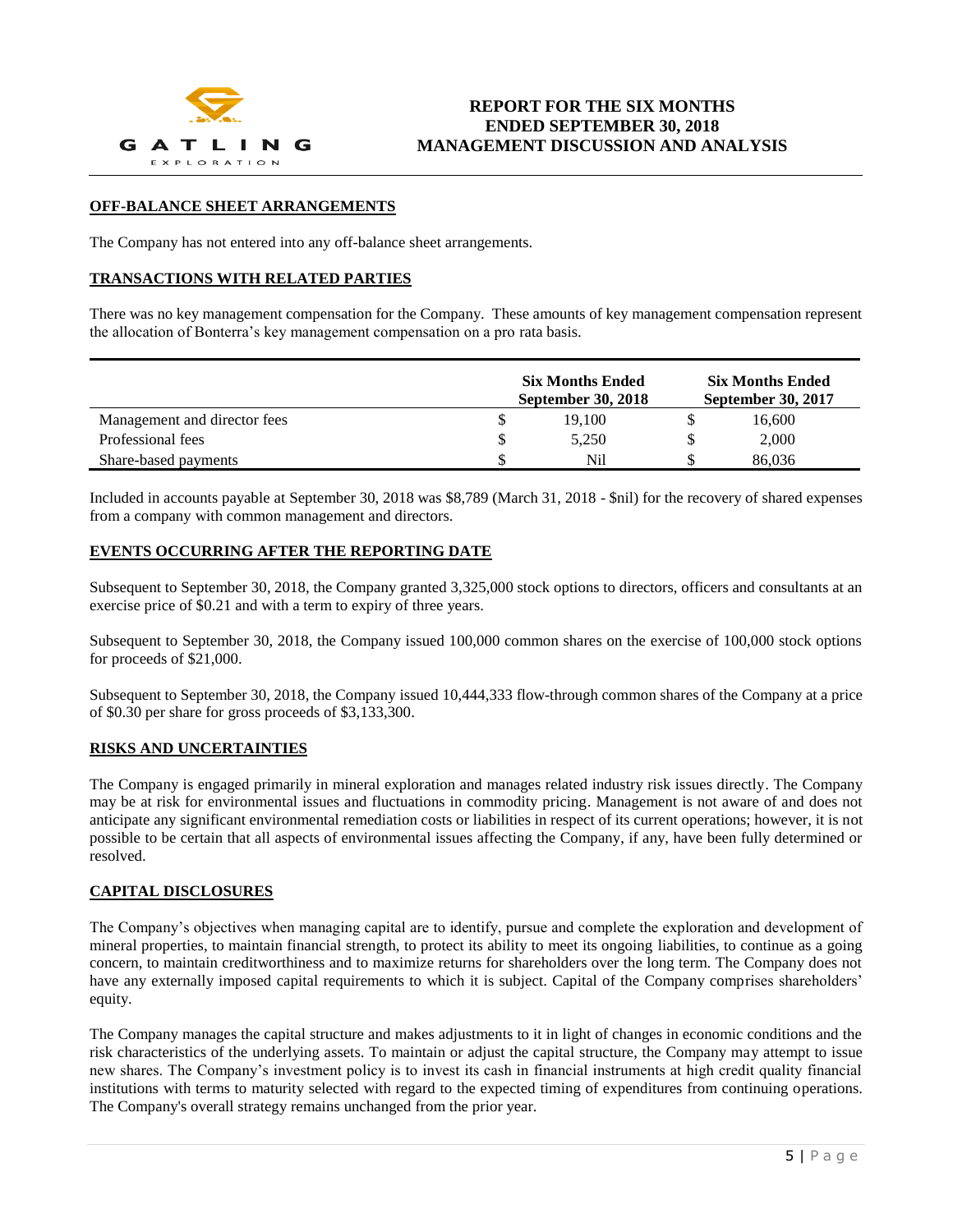

## **FINANCIAL INSTRUMENTS AND RISKS**

As at September 30, 2018, the Company's financial instruments consist of cash and cash equivalents, receivables, and accounts payable and accrued liabilities. The carrying values of these financial instruments approximate their fair values.

#### **Fair Value**

The Company classifies its fair value measurements in accordance with an established hierarchy that prioritizes the inputs in valuation techniques used to measure fair value as follows:

| Level 1 -   | Unadjusted quoted prices in active markets for identical assets or liabilities                 |
|-------------|------------------------------------------------------------------------------------------------|
| Level 2 -   | Inputs other than quoted prices that are observable for the asset or liability either directly |
|             | or indirectly, and                                                                             |
| Level $3 -$ | Inputs that are not based on observable market data                                            |

The following table sets forth the Company's financial assets measured at fair value by level within the fair value hierarchy:

| <b>September 30, 2018</b> | Level 1   | evel 2 |                          | Level 3 |        | Total     |
|---------------------------|-----------|--------|--------------------------|---------|--------|-----------|
|                           |           |        |                          |         |        |           |
| Cash and cash equivalents | 6,809,762 |        | $\overline{\phantom{a}}$ |         | $\sim$ | 6,809,762 |

#### **Credit Risk**

Credit risk is the risk that one party to a financial instrument will cause a financial loss for the other party by failing to discharge an obligation. The Company manages credit risk, in respect of cash and cash equivalents, by placing it at major Canadian financial institutions. The Company has minimal credit risk.

#### **Market Risk**

Market risk is the risk of loss that may arise from changes in market factors, such as interest rates, investment fluctuations, and commodity and equity prices. Market conditions will cause fluctuations in the fair values of financial assets classified as held-for-trading and available-for-sale, and cause fluctuations in the fair value or future cash flows for assets or liabilities classified as held-to-maturity, loans and receivables, and other financial liabilities. The Company is exposed to other price risk on its marketable securities. The Company's ability to raise capital to fund mineral resource exploration is subject to risks associated with fluctuations in mineral resource prices. Management closely monitors commodity prices, individual equity movements and the stock market to determine the appropriate course of action to be taken by the Company.

#### **Liquidity Risk**

Liquidity risk is the risk that the Company will not be able to meet its financial obligations as they fall due. The Company's approach to managing liquidity is to ensure, as far as possible, that it will always have sufficient liquid funds to meet its liabilities when due, under both normal and stressed conditions, without incurring unacceptable losses or risking damage to the Company's reputation. The contractual financial liabilities of the Company as of September 30, 2018 equal \$32,751. All of the liabilities presented as accounts payable are due within 30 days of the reporting date.

#### **CRITICAL ACCOUNTING ESTIMATES AND JUDGMENTS**

#### **Title to mineral property interests**

Although the Company has taken steps to verify title to mineral properties in which it has an interest, these procedures do not guarantee the Company's title. Such properties may be subject to prior agreements or transfers and title may be affected by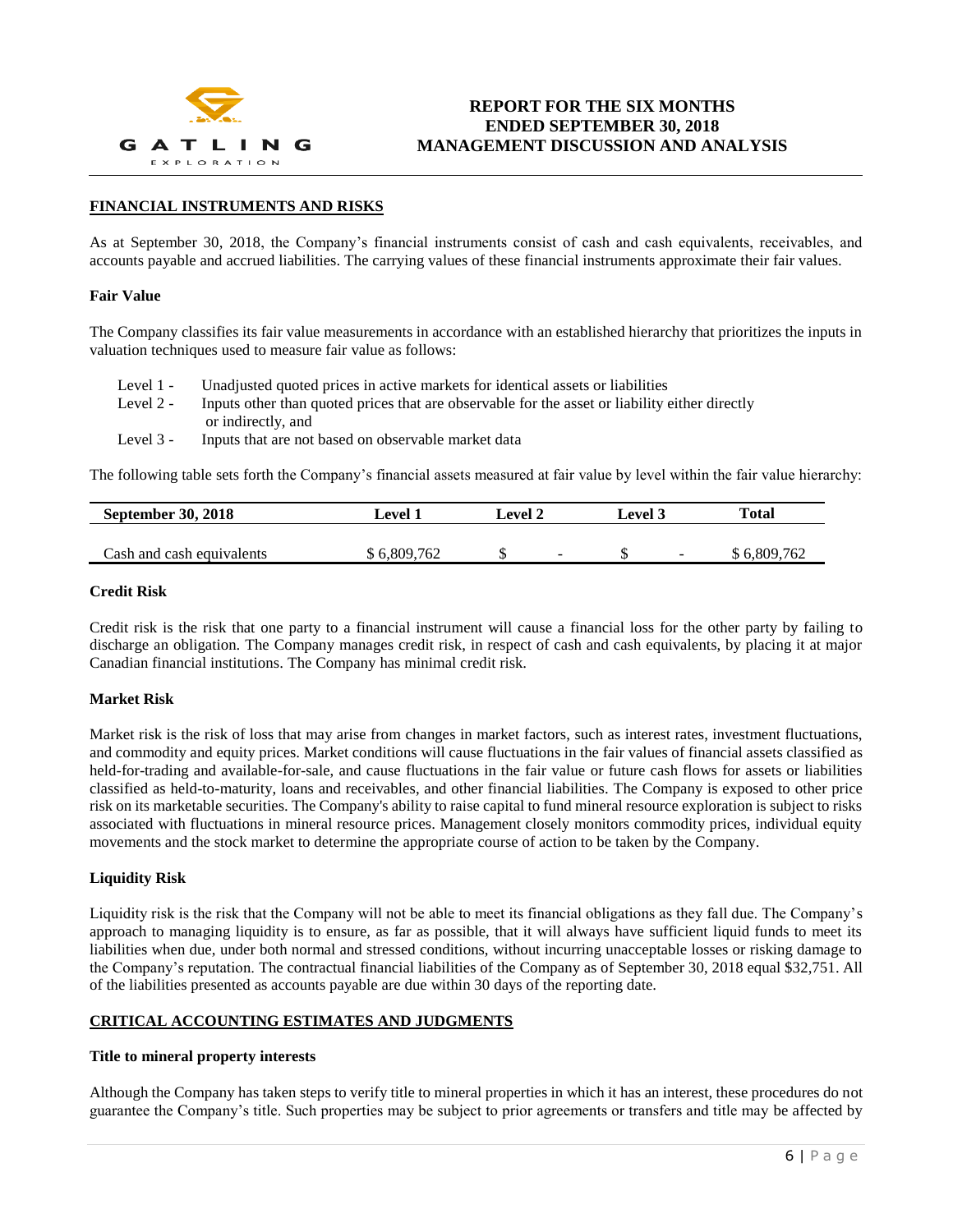

# **REPORT FOR THE SIX MONTHS ENDED SEPTEMBER 30, 2018 MANAGEMENT DISCUSSION AND ANALYSIS**

#### undetected defects.

#### **Income taxes**

Significant judgment is required in determining the provision for income taxes. There are many transactions and calculations undertaken during the ordinary course of business for which the ultimate tax determination is uncertain. The Company recognizes liabilities and contingencies for anticipated tax audit issues based on the Company's current understanding of the tax law. For matters where it is probable that an adjustment will be made, the Company records its best estimate of the tax liability, including the related interest and penalties in the current tax provision. Management believes they have adequately provided for the probable outcome of these matters; however, the final outcome may result in a materially different outcome than the amount included in the tax liabilities.

In addition, the Company recognizes deferred tax assets relating to tax losses carried forward to the extent that it is probable that taxable profit will be available against which a deductible temporary difference can be utilized. This is deemed to be the case when there are sufficient taxable temporary differences relating to the same taxation authority and the same taxable entity that are expected to reverse in the same year as the expected reversal of the deductible temporary difference, or in years into which a tax loss arising from the deferred tax asset can be carried back or forward. However, utilization of the tax losses also depends on the ability of the taxable entity to satisfy certain tests at the time the losses are recouped.

## **Going concern risk assessment**

The Company's ability to continue its operations and to realize assets at their carrying values is dependent upon its ability to fund its existing acquisition and exploration commitments on its exploration and evaluation assets when they come due, which would cease to exist if the Company decides to terminate its commitments, and to cover its operating costs. The Company may be able to generate working capital to fund its operations by the sale of its exploration and evaluation projects or raising additional capital through equity markets. However, there is no assurance it will be able to raise funds in the future. These condensed interim financial statements do not give effect to any adjustments required to realize its assets and discharge its liabilities in other than the normal course of business and at amounts different from those reflected in the accompanying condensed interim financial statements.

#### **Decommissioning liabilities**

Rehabilitation provisions have been created based on the Company's internal estimates. Assumptions, based on the current economic environment, have been made which management believes are a reasonable basis upon which to estimate the future liability. These estimates take into account any material changes to the assumptions that occur when reviewed regularly by management. Estimates are reviewed annually and are based on current regulatory requirements. Significant changes in estimates of contamination, restoration standards and techniques will result in changes to provisions from year to year. Actual rehabilitation costs will ultimately depend on future market prices for the rehabilitation costs that will reflect the market condition at the time the rehabilitation costs are actually incurred.

The final cost of the currently recognized rehabilitation provisions may be higher or lower than currently provided for. As at September 30, 2018, the Company has no known rehabilitation requirements, and accordingly, no provision has been made.

# **NEW ACCOUNTING STANDARDS ISSUED BUT NOT YET EFFECTIVE**

## **IFRS 16** *Leases*

IFRS 16 specifies how an IFRS reporter will recognize, measure, present and disclose leases. The standard provides a single lessee accounting model, requiring lessees to recognize assets and liabilities for all leases unless the lease term is twelve months or less or the underlying asset has a low value. Lessors continue to classify leases as operating or finance, with IFRS